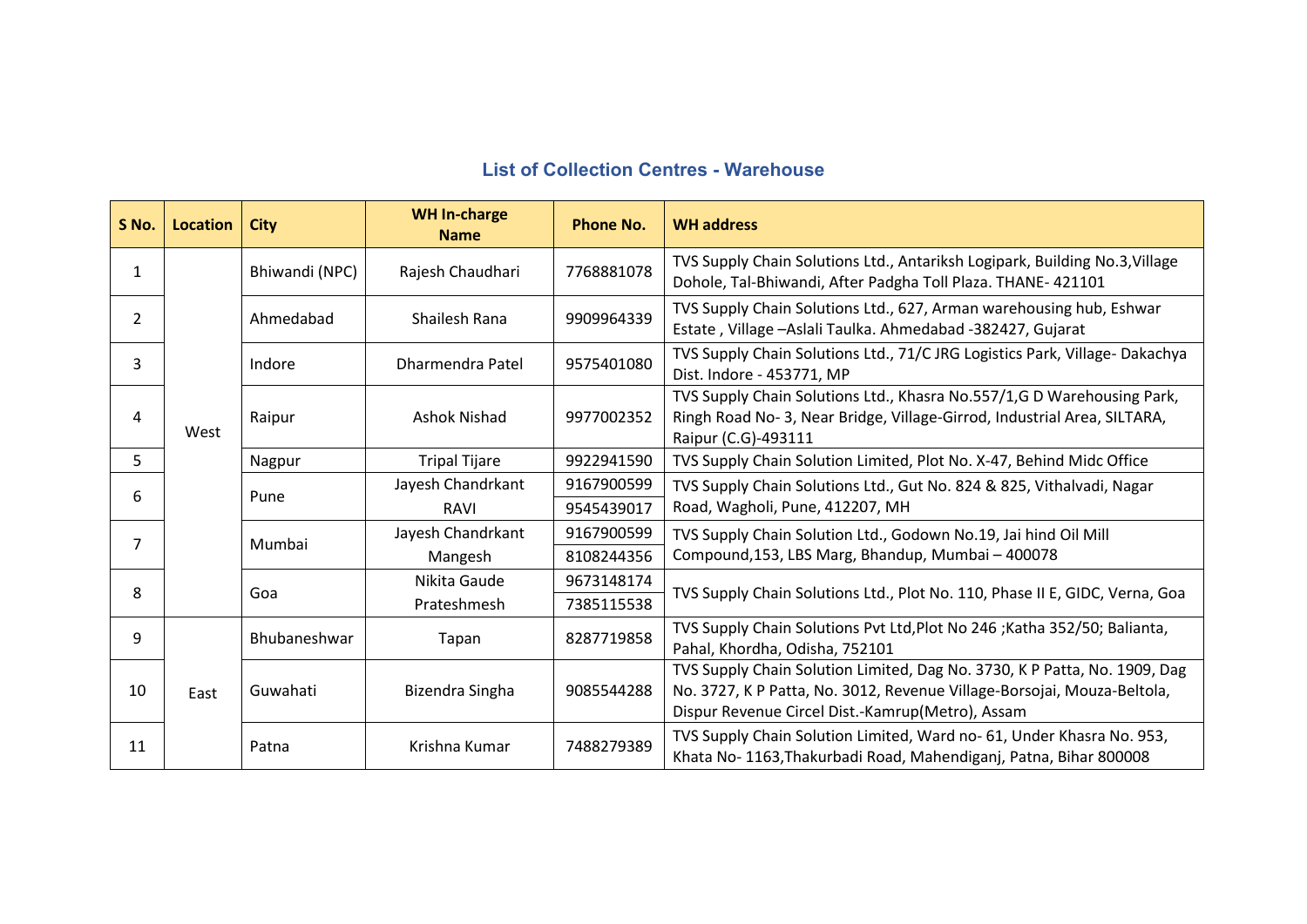| S No. | Location | <b>City</b> | <b>WH In-charge</b><br><b>Name</b>   | <b>Phone No.</b>          | <b>WH address</b>                                                                                                                                                                                                      |
|-------|----------|-------------|--------------------------------------|---------------------------|------------------------------------------------------------------------------------------------------------------------------------------------------------------------------------------------------------------------|
| 12    |          | Ranchi      | Dhananjay                            | 9576524463                | TVS Supply Chain Solutions Ltd., Thana No.250, Khata No.92, Plot No.549,<br>Phase II, Anncilliary Chowk Tupudana, hatia, Ranchi-834003                                                                                 |
| 13    |          | Kolkata     | Arijit Roy                           | 7003418337                | TVS Supply Chain Solutions Ltd., Dag No. 3239, 3240, 3236, 3225<br>Jaladhulagori, J. L. No.1, Domjur Road, Mouza - Dhulagori, P.S. -<br>Sankrail, Dhulagarh Gram Panchayat, Howrah - 711302                            |
| 14    |          | Bangalore   | Raghvendra                           | 9008784046                | TVS Supply Chain Solutions Ltd., No.943/3, NH gate 207, Koralur Village,<br>Kadugodi Post, Hoskote, Taluk, Bangalore - 560067                                                                                          |
| 15    |          | Vijayawada  | <b>D.AJAY KUMAR</b>                  | 9177187781                | C/O, 20 CUBE WAREHOUSING & DISTRIBUTON PVT LTD, OM sree Bhavana<br>sai asociates LLP, Shed NO: 8, Opp: uppaluru railway station, uppaluru<br>village, kankipadu mandal, krishna district, vijayawada, Pin code: 521151 |
| 16    | South    | Hyderabad   | P.VENU BABU                          | 8639630289                | TVS Supply Chain Solutions Ltd., Survey No.690, Devar Yamzal (V), Near<br>Sai Geetha Ashram, Shamirpet Mandal, Ranga Reddy Dist-500014                                                                                 |
| 17    |          | Chennai     | Suresh.M                             | 9176267408/<br>8667862247 | TVS Supply Chain Solutions Ltd., Sy.No.59, Janapanchatram Koot Road,<br>Jaganathapuram Village, Ponneri Taluk Thiruvallur Dist, Thiruvallur 600067                                                                     |
| 18    |          | Cochin      | Sooraj                               | 8592918431                | TVS Supply Chain Solutions Ltd., 36/611, Near Bharat Matha College,<br>Opp. Kottakkal Arya Vaidya Sala, Bharat Matha College P.O., Thrikkakara-<br>682021                                                              |
| 19    | North    | Delhi       | Ashish Thakur<br>Vishnu              | 8700302901<br>8882003599  | TVS Supply Chain Solutions Ltd., Khasra No. 21/3{4-12L 8/1{1-03L<br>13/21{0-19L13/3 {0-02L 14/2 {0-6L Village Tikri Kalan, New Delhi 110041                                                                            |
| 20    |          | Lucknow     | Sheetla Prasad<br>Sumit Saini        | 9729126727<br>9839311229  | TVS Supply Chain Solutions Ltd., Khasra No 1025, Goila Village, Deva Road,<br>Near Aptran Chauraha, Lucknow-226019                                                                                                     |
| 21    |          | Jaipur      | Krishna Chandra Sharma<br>Ravi Kumar | 9950154344<br>8824763214  | TVS Supply Chain Solution Ltd., G1/67, Badharna Industrial Area, VKI Road<br>No 14, Jaipur, 302013, Rajasthan                                                                                                          |
| 22    |          | Zirakpur    | Manoj Singh<br>Gagandeep Singh       | 8447829336<br>9872166862  | TVS Supply Chain Solutions Ltd., 343/381, 33//25/1(3-8), 25/2/ (3-16)<br>Village Pabhat, Zirakpur Godown Area Punjab-140603                                                                                            |
| 23    |          | Dehradun    | Chandra Mohan Sharma                 | 7351534567                | TVS Supply Chain Solutions Ltd., Khasra No. 524-525-526, Miyawala                                                                                                                                                      |